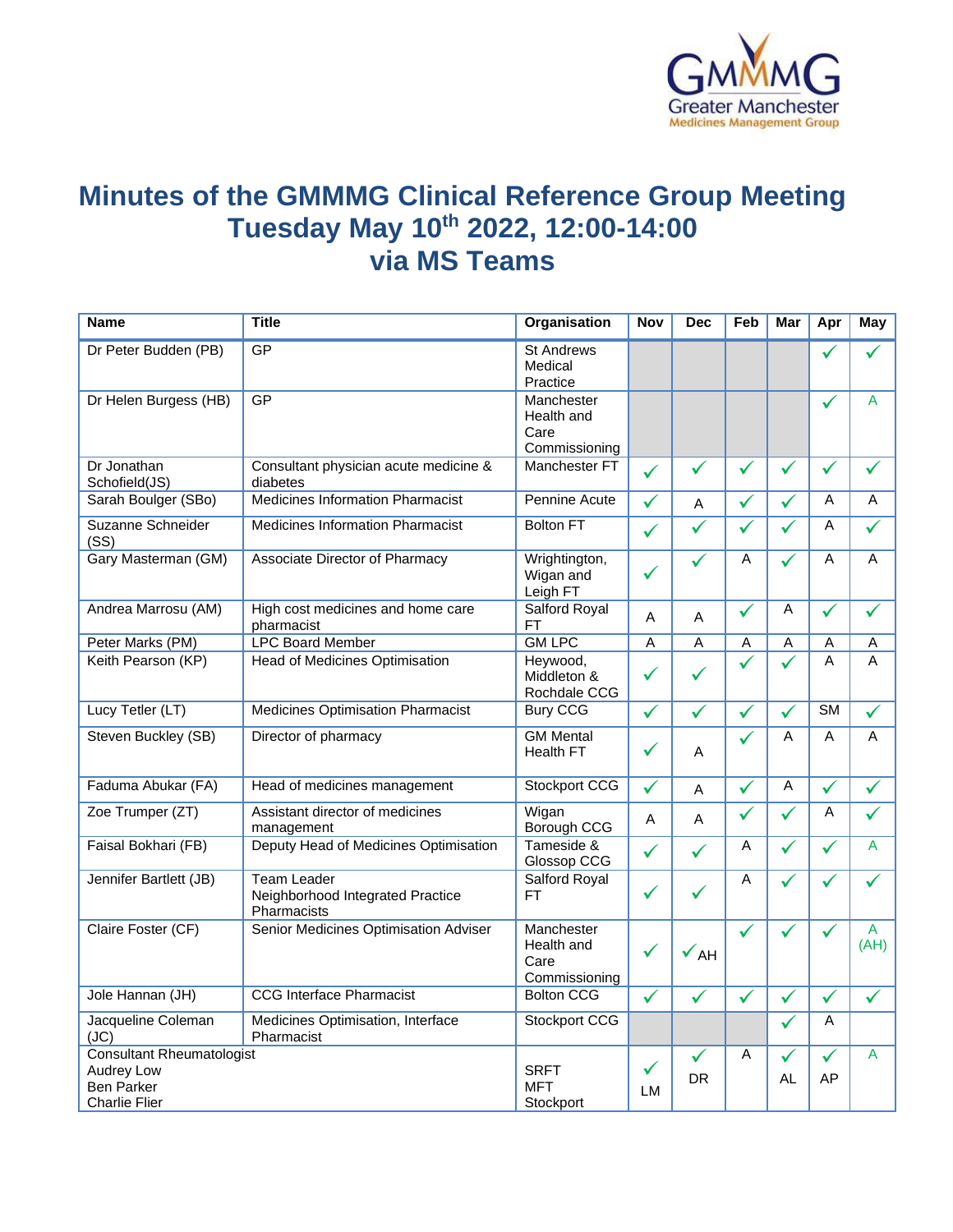

| Dipak Roy<br>Louise Mercer<br>Meghna Jani<br>Sahena Haque<br>Anindita Paul | <b>TGH</b><br>Stockport<br><b>SRFT</b><br><b>UHSM</b><br><b>Bolton</b> |             |   |              |   |   |   |   |
|----------------------------------------------------------------------------|------------------------------------------------------------------------|-------------|---|--------------|---|---|---|---|
| Dan Newsome (DN)                                                           | <b>Principal Pharmacist</b>                                            | <b>RDTC</b> | ✓ |              |   | A |   |   |
| Nancy Kane (NK)                                                            | Senior medical information scientist                                   | <b>RDTC</b> | ✔ | A            | A | A |   |   |
| Conor McCahill (CM)                                                        | <b>Senior Pharmacist</b>                                               | <b>RDTC</b> | А | $\checkmark$ |   |   |   |   |
| Andrew White (AW)                                                          | <b>Head of Medicines Optimisation</b>                                  | <b>JCT</b>  | ✔ | $\checkmark$ |   |   |   |   |
| Andrew Martin (AMart)                                                      | <b>Strategic Medicines Optimisation</b><br>Pharmacist                  | <b>JCT</b>  | ✔ | $\checkmark$ |   |   |   |   |
| Karina Osowska (KO)                                                        | <b>Medicines Optimisation Pharmacist</b>                               | <b>JCT</b>  | ✔ | Α            |   | A | A | A |

| 1. General Business |                                                                                                                                                           |  |  |  |
|---------------------|-----------------------------------------------------------------------------------------------------------------------------------------------------------|--|--|--|
| 1.1                 | <b>Welcome and apologies</b>                                                                                                                              |  |  |  |
|                     | The chair welcomed the group and noted apologies as above.                                                                                                |  |  |  |
|                     | Anna Pracz and Elaine Radcliffe from the GM JCT were in attendance.                                                                                       |  |  |  |
| 1.2                 | <b>Declarations of interest</b>                                                                                                                           |  |  |  |
|                     | Previously declared where relevant. No new declarations of interest were submitted.                                                                       |  |  |  |
| 1.3                 | <b>Draft April 2022 CRG Minutes</b>                                                                                                                       |  |  |  |
|                     | The April 2022 CRG Minutes were accepted. The date on the header was incorrect (showed March<br>instead of April) and will be amended.                    |  |  |  |
| 1.4                 | <b>Action log review</b>                                                                                                                                  |  |  |  |
|                     | Most items had no updates, the action owners will be approached for updates.                                                                              |  |  |  |
|                     | 05212.1-NG196 - Availability of ORBIT bleeding risk tool                                                                                                  |  |  |  |
|                     | Suggested that as no significant updates, this item is closed. ORBIT will be rolled out when ready,<br>and NICE have other tools until this is available. |  |  |  |
|                     | 08215.5–SCP for melatonin in children and adolescents                                                                                                     |  |  |  |
|                     | CAMHS team comments have been returned. RDTC will update in line with these, send back via<br>CAMHS, then to CRG to progress this item.                   |  |  |  |
| 1.5                 | <b>Update from GMMMG</b>                                                                                                                                  |  |  |  |
|                     | Update given to CRG by AW.                                                                                                                                |  |  |  |
|                     | 2.0 Matters arising                                                                                                                                       |  |  |  |
| 2.1                 | <b>CRG Consultation March 2022</b>                                                                                                                        |  |  |  |
|                     | No comments were received on March actions.                                                                                                               |  |  |  |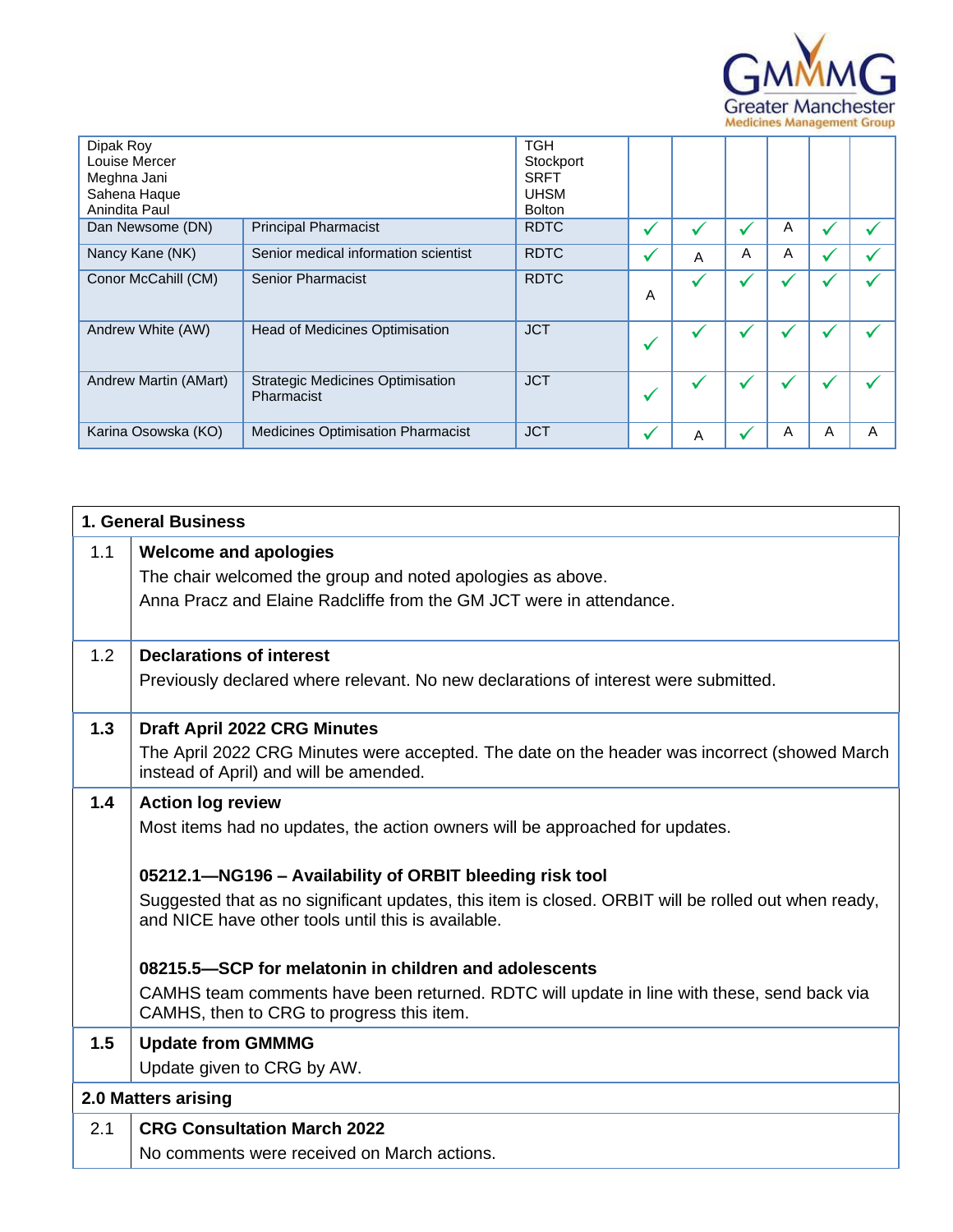

|     | It was clarified to CRG that moxonidine came with no expected cost or commissioning impact with<br>current plan for green with specialist initiation in RAG list.                                                                                                                                                                                                                                                                                                                                                |
|-----|------------------------------------------------------------------------------------------------------------------------------------------------------------------------------------------------------------------------------------------------------------------------------------------------------------------------------------------------------------------------------------------------------------------------------------------------------------------------------------------------------------------|
|     | Action: RDTC to submit actions to GMMMG for approval.                                                                                                                                                                                                                                                                                                                                                                                                                                                            |
| 2.2 | <b>CRG terms of reference</b>                                                                                                                                                                                                                                                                                                                                                                                                                                                                                    |
|     | It was explained to the group that the restructuring of GMMMG, and the move towards an ICS,<br>means that the terms of reference for all subgroups are being reviewed. This is in part to ensure<br>that all functions that are required are accounted for and are split between the subgroups in an<br>efficient way.                                                                                                                                                                                           |
|     | 3.0 Formulary and RAG                                                                                                                                                                                                                                                                                                                                                                                                                                                                                            |
| 3.1 | <b>Formulary Amendments April 2022</b>                                                                                                                                                                                                                                                                                                                                                                                                                                                                           |
|     | CRG approved the formulary amendments to open for consultation and noted the following:                                                                                                                                                                                                                                                                                                                                                                                                                          |
|     | 1. Inadvertent oral administration of potassium permanganate                                                                                                                                                                                                                                                                                                                                                                                                                                                     |
|     | The NPSA alert for the inadvertent oral administration of potassium permanganate was discussed,<br>specifically with regards to CRG"s role in actioning these alerts. It was noted that CRG does not<br>have access to primary care functions in the same way that local APCs would, and that it should be<br>reviewed at trust area committee level. It was noted that other NPSA alerts are not put out for<br>consultation and feedback on implementation.                                                    |
|     | It was asked if to the GMMMG IPMO group could be asked to look at actioning and providing<br>assurance into these and similar alerts, and although this was felt to be reasonable in principle, it<br>was noted that with current workplan capacity it may not be feasible to consider at this point. It was<br>also noted that IPMO priorities already agreed, and similar items previously rejected as the<br>intention is strategic perspective rather than individual item consideration and prioritisation. |
|     | The action is for providers to look at this as per NPSA alert and recommend to GMMMG for<br>formulary change if required. (CRG not actively looking at this.)                                                                                                                                                                                                                                                                                                                                                    |
|     | Action: RDTC to open formulary amendments for GMMMG consultation                                                                                                                                                                                                                                                                                                                                                                                                                                                 |
| 3.2 | <b>DPP4 Inhibitors - Formulary Review</b>                                                                                                                                                                                                                                                                                                                                                                                                                                                                        |
|     | It was explained that sitagliptin comes off patent in September and that there will be significant<br>savings to be made even if no action is taken. The likely generic price is currently unknown but is<br>estimated to be at least a 40-80% reduction from current brand price. The current document is a<br>comparison document, though there is a longer one that can be provided to CRG if requested.                                                                                                      |
|     | The current first-line choice in GM is alogliptin (on a cost basis) and it has the highest prescribing<br>rate amongst DPP4 inhibitors. Other DPP4 inhibitors were kept due to significant prescribing rates<br>and/or clinical advantages on the last occasion that this formulary section was reviewed                                                                                                                                                                                                         |
|     | The current proposal is to remove alogliptin as the first line DPP4 inhibitor and leave as an<br>alternative option, promoting sitagliptin to first-line based on cost. It was noted there is precedence<br>for this, and this is what happened when alogliptin was placed as the first-line option.                                                                                                                                                                                                             |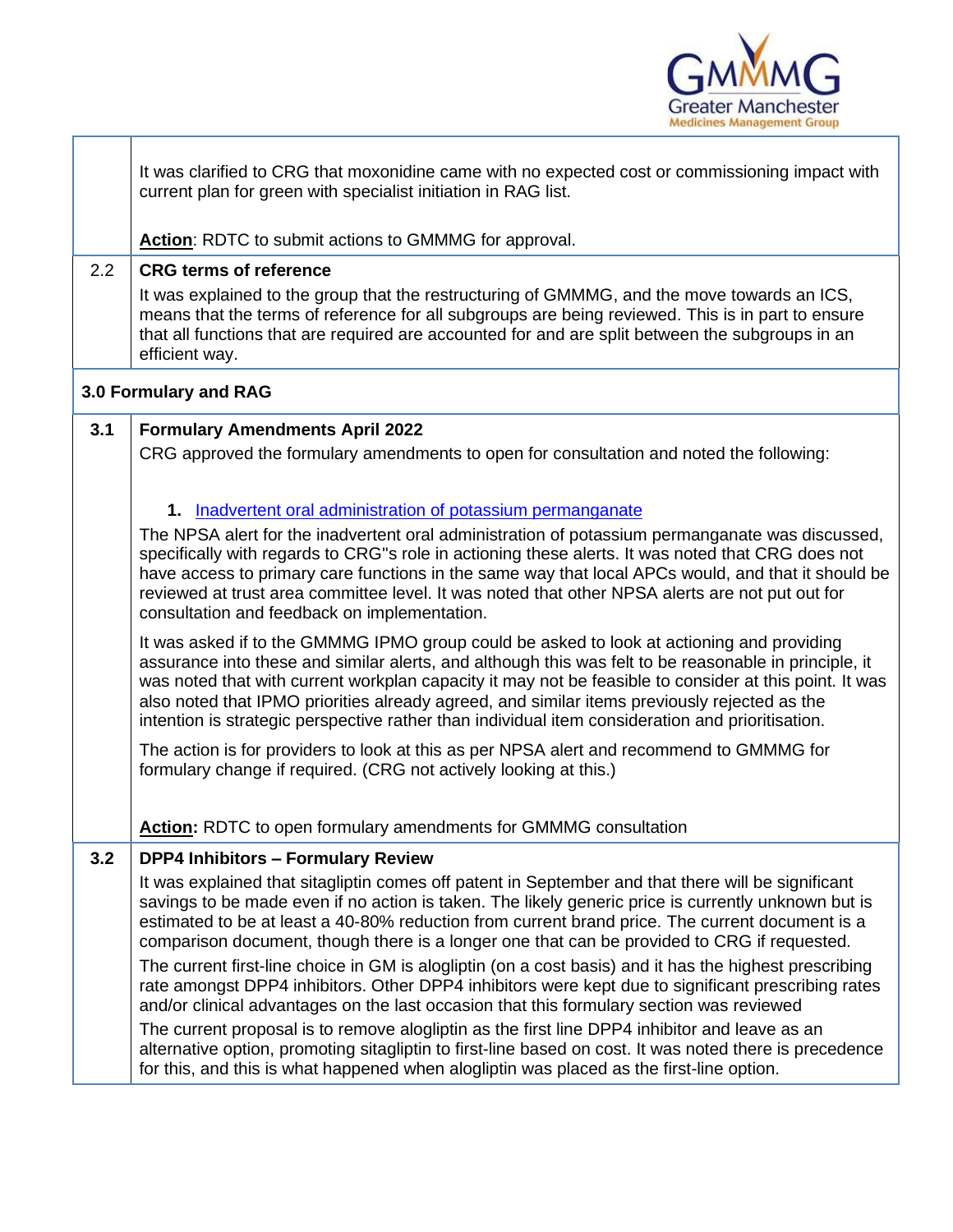

|     | It was noted that there is a recent FDA warning regarding alogliptin and saxagliptin with regards to<br>heart failure, though it was questioned whether it would be appropriate to add this information as it<br>hasn't come from the MHRA or EMA, and whether appropriate to pre-empt regulator.                                                                                                                                                                                                                                                                                                                                  |
|-----|------------------------------------------------------------------------------------------------------------------------------------------------------------------------------------------------------------------------------------------------------------------------------------------------------------------------------------------------------------------------------------------------------------------------------------------------------------------------------------------------------------------------------------------------------------------------------------------------------------------------------------|
|     | Concerns were raised around swapping programme when patients were swapped recently (a few<br>years ago) to alogliptin for cost savings. May have pushback from CCGs due to volume of patients<br>and expected complaints. It was noted that the way this is presented will have to be careful, in that<br>it needs to be realistic – if savings are suggested based on significant numbers of conversions, it<br>puts more pressure onto local teams to meet those targets. CRG acknowledged their role in<br>making the strategic decisions but that the degree and method of implementation should be<br>determined by locality. |
|     | Vildagliptin was mentioned as another DPP4 inhibitor coming off patent shortly, though it was<br>noted that there is a very low volume of prescribing compared to other DPP4 inhibitors and it may<br>be easier to keep formulary simpler. Saxagliptin is the next DPP4 inhibitor off patent, so it was<br>decided to leave as-is (as an alternative option) to avoid converting too many patients off of it.                                                                                                                                                                                                                      |
|     | <b>Decision:</b> CRG happy to reposition DPP4 inhibitors to move sitagliptin to first-choice, with others<br>(including alogliptin) as alternatives.                                                                                                                                                                                                                                                                                                                                                                                                                                                                               |
| 3.3 | Dulaglutide formulary position amendment request                                                                                                                                                                                                                                                                                                                                                                                                                                                                                                                                                                                   |
|     | This request is to move dulaglutide to equal first-line position alongside semaglutide (current first-<br>line option). It was noted that this was reviewed in October 2019, and there was some desire from<br>CRG to remove dulaglutide on basis of lack of CVD outcome data, however there is now more<br>published data to support dulaglutide use in patients at high risk of CVD. The NICE meta-analyses<br>suggest semaglutide dominates all other options at any other point in the care pathway for all<br>patient groups.                                                                                                 |
|     | Current prescribing ratio is 42% for dulaglutide and 58% for semaglutide, in Greater Manchester,<br>showing that the current formulary position is not limiting access.                                                                                                                                                                                                                                                                                                                                                                                                                                                            |
|     | It was noted that liraglutide patent expires in February 2023, whereas dulaglutide expires in 2029.<br>It was also noted that NICE suggest more cost effective is semaglutide, and so there is little<br>justification to move dulaglutide to (equal) first-line choice, especially as semaglutide dominates in<br>most situations. This is despite some clinicians preferring dulaglutide as it has an easier device for<br>use.                                                                                                                                                                                                  |
|     | <b>Decision:</b> No change to the formulary                                                                                                                                                                                                                                                                                                                                                                                                                                                                                                                                                                                        |
| 3.4 | Anti-reflux milks DNP request                                                                                                                                                                                                                                                                                                                                                                                                                                                                                                                                                                                                      |
|     | This item has arisen as concern raised by primary care pharmacist regarding usage of anti-reflux<br>baby milk formula, to enquiry if GM position to be taken, here. It was noted that this may not meet<br>the threshold for CRG (as £33,000 per year total cost), and that some comments received suggest<br>this may pose a potential inequality issue if those that need these products are unable to purchase<br>them. It was noted that an example group is parents of premature babies who already see<br>significant costs for other aspects of care.                                                                       |
|     | It was noted that these products can be obtained via the Healthy Start scheme.                                                                                                                                                                                                                                                                                                                                                                                                                                                                                                                                                     |
|     | It was suggested that although the cost is low, if it meets criteria for DNP, we can put this to<br>consultation, and cost-of-living concerns are likely going to be raised in response to this. AW raised<br>the issue of finance teams applying pressure to areas of prescribing such as gluten-free and that                                                                                                                                                                                                                                                                                                                    |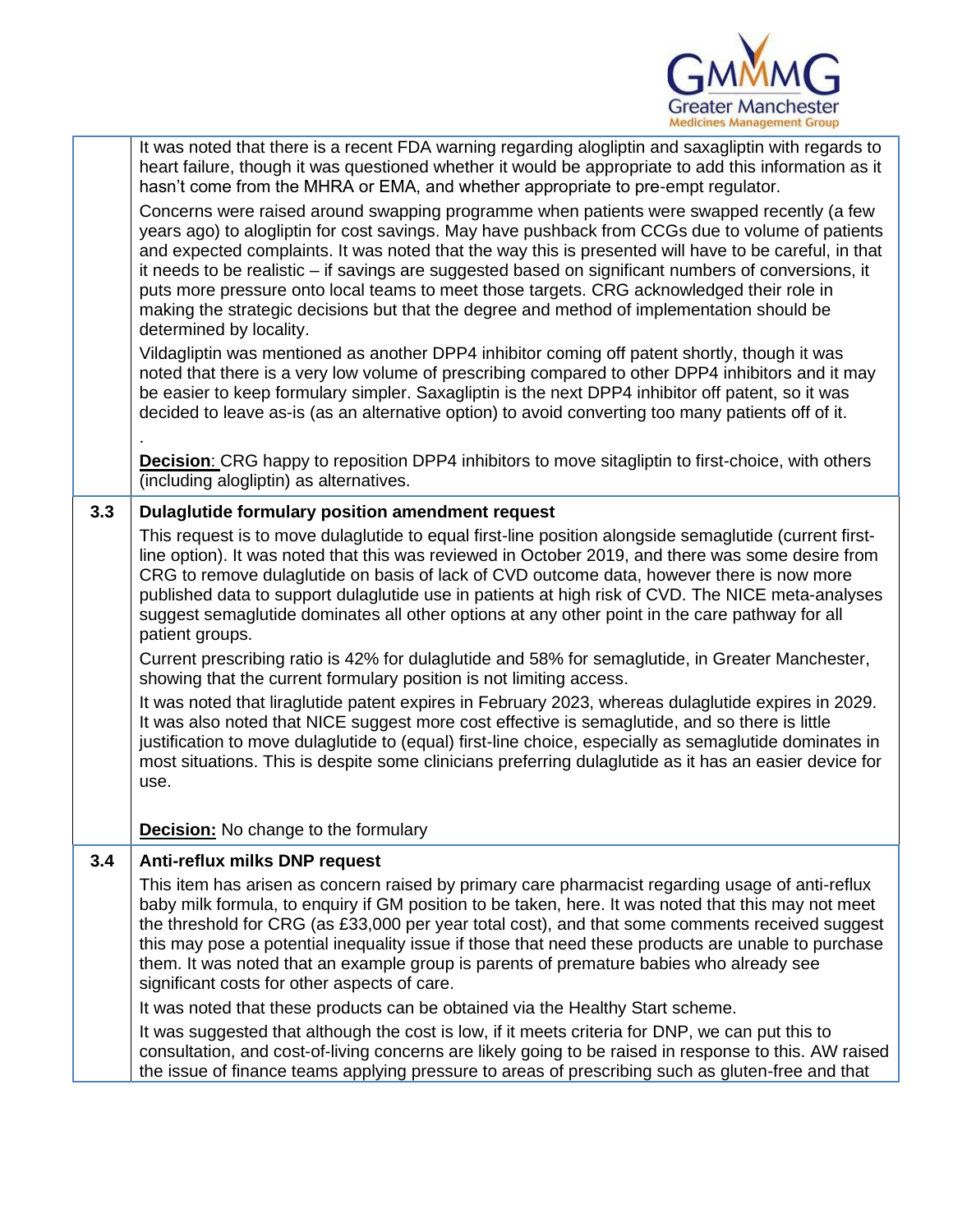

|     | turning down an opportunity to make this DNP would have to be justifiable as doing so might be<br>seen in a negative light.                                                                                                                                                                                                                                                                                                                                                                                   |
|-----|---------------------------------------------------------------------------------------------------------------------------------------------------------------------------------------------------------------------------------------------------------------------------------------------------------------------------------------------------------------------------------------------------------------------------------------------------------------------------------------------------------------|
|     | The notion of "setting a precedent" was raised, and whether by doing this for a low-spend item<br>means that practice pharmacists may use this route to aid in declining requests for prescriptions,<br>even when it isn't high-priority for CRG. Concern was noted that this may lead to an increase in<br>DNP submissions even if the overall regional spend is low. One possible solution was to consider<br>prescribing trends, and if remains low cost long-term we can deprioritise items such as this. |
|     | There was broad agreement for DNP status, on the basis of criterion 3, in consideration of<br>availability via the Healthy Start scheme.                                                                                                                                                                                                                                                                                                                                                                      |
|     | <b>Action:</b> Agreed to go for consultation as DNP (criterion 3)                                                                                                                                                                                                                                                                                                                                                                                                                                             |
| 3.5 | <b>Hypersalivation RAG</b>                                                                                                                                                                                                                                                                                                                                                                                                                                                                                    |
|     | This item was discussed during the April 2022 CRG meeting, and concerns were raised at the time<br>with the treatment order (due to concerns around order of costs). The team has replied to these<br>concerns. It was also noted that some of the comments from April 2022 CRG meeting seem to be<br>highlighting the differences in availability between primary and secondary care, and concerns<br>around clinical oversight.                                                                             |
|     | It was suggested that if the order of products in terms of cost-efficacy was agreeable with CRG,<br>that the local pathway could also be reviewed with consideration to making it a GM pathway.                                                                                                                                                                                                                                                                                                               |
|     | It was agreed to discuss with the authors with the aim of returning to the June 2022 CRG meeting<br>with the final pathway version and final RAG statuses for medicines for review.                                                                                                                                                                                                                                                                                                                           |
|     | <b>Action:</b> To review pathway and RAG statuses at June 2022 CRG meeting (to possibly accept<br>both, to go for consultation).                                                                                                                                                                                                                                                                                                                                                                              |
|     | <b>4.0 Pathways and Clinical Guidelines</b>                                                                                                                                                                                                                                                                                                                                                                                                                                                                   |
| 4.1 | DOAC choice for AF - prescriber's guide                                                                                                                                                                                                                                                                                                                                                                                                                                                                       |
|     | Two documents were presented; the first a DOAC comparison table is an RDTC document and is<br>published on the RDTC website and members were encouraged to share across their networks.<br>The second is a draft decision aid, adapted with permission from one produced by Cheshire and<br>Merseyside Partnership and includes a proposed GM position statement for the use of edoxaban.                                                                                                                     |
|     | The decision aid was discussed in detail, and it was noted that there are some sections where the<br>information within the prose differed from information within the table. For example, the major GI<br>symptoms sections do not appear to align, and it may be easier to use if the second section is not<br>there.                                                                                                                                                                                       |
|     | Questions were raised regarding the appearance of direct comparisons between DOACs in the<br>comparison table, when it is acknowledged that there are no head-to-head studies published. It<br>was clarified that this is not the case. The group acknowledged that population level cost-<br>effectiveness does not always translate to and be useful in discussing risks and benefits at an<br>individual patient level.                                                                                    |
|     | The importance of a GM-wide approach to having consistency with new initiations of DOACs was<br>noted, and that this may take some time to produce ensuring there is adequate engagement. It was<br>suggested that some regions in GM may be less happy with waiting due to potential cost-savings<br>with switching. The need for cardiology input in order to ensure an alignment between primary and<br>secondary care was recognised, though it was discussed that this may delay things further. It was  |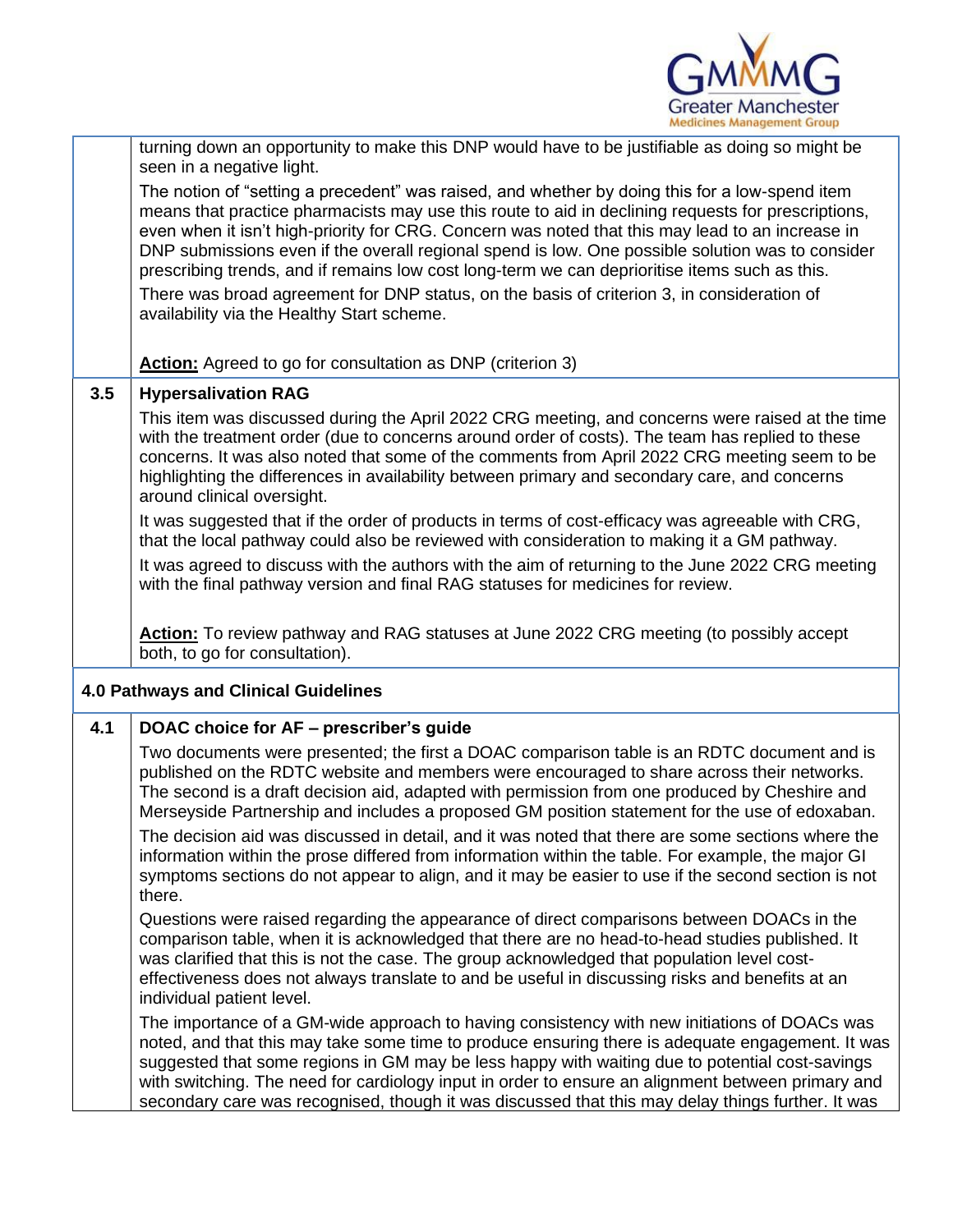

|     | also noted that this has been raised locally with the Salford Thrombosis Committee, though this will<br>be wider than treatment for AF. Some secondary care representatives would not provide an update<br>on internal discussions regarding their position on this issue.                                                                                                                                                                                                                                                                                                                                            |
|-----|-----------------------------------------------------------------------------------------------------------------------------------------------------------------------------------------------------------------------------------------------------------------------------------------------------------------------------------------------------------------------------------------------------------------------------------------------------------------------------------------------------------------------------------------------------------------------------------------------------------------------|
|     | CRG were happy with a recommendation that new initiations where suitable for edoxaban should<br>receive the lowest cost medicine but found it much more difficult to reach a consensus on<br>switching. This was not helped by the problems raised with the supporting documentation and<br>decision could not be reached to even agree what process this work should go through to optimise<br>GM-wide consensus. It was therefore agreed that PB and DN would discuss further outside the<br>meeting.                                                                                                               |
|     | It was expressed that the RDTC comparison table is useful for conditions on the whole, and the<br>decision aid is useful for first-choice preference. Provided the information and purpose of each is<br>clear, they could sit alongside each other.                                                                                                                                                                                                                                                                                                                                                                  |
|     | Decision: Discussion to continue outside of meeting between PB and DN on what process should<br>be followed to obtain GM consensus                                                                                                                                                                                                                                                                                                                                                                                                                                                                                    |
| 4.2 | <b>GMMMG Headache Pathway</b>                                                                                                                                                                                                                                                                                                                                                                                                                                                                                                                                                                                         |
|     | AP explained that this pathway has previously come via CRG and has been consulted on. The<br>feedback from this process has been incorporated (where appropriate) into the latest update,<br>including the removal of oral diclofenac, and including 'do not do' recommendations from NICE<br>CG150. It was clarified that information regarding candesartan use as a prophylactic agent come<br>from BASH and SIGN guidance, and links to external resources have been included. The updated<br>RAG statuses of items have been made clear on formulary.                                                             |
|     | No comments were received from CRG, and there was broad agreement to go to GMMMG for<br>approval.                                                                                                                                                                                                                                                                                                                                                                                                                                                                                                                     |
|     | Action: Approved. To be submitted to GMMMG for ratification as part of the subgroup decision<br>table                                                                                                                                                                                                                                                                                                                                                                                                                                                                                                                 |
| 4.3 | Antibiotic guidelines for patients with antibody deficiency                                                                                                                                                                                                                                                                                                                                                                                                                                                                                                                                                           |
|     | Elaine Radcliff (ER) introduced this topic. The introduction of Otigo ear drops, and a<br>recommendation to use them prior to antibiotics, was highlighted. It was noted that the comments<br>have gone via the antibiotic formulary steering group, and that the group decided to include Otigo<br>in line with NICE recommendations. The cost was highlighted, noting that the Otigo ear drops cost<br>more than a standard antibiotic course, though the total cost within Greater Manchester is<br>estimated as £35-40,000, and the cost should be off-set by reductions in antibiotic resistance and<br>overuse. |
|     | Action: Antimicrobial guideline update was approved and GMMMG website to host NCA guidance<br>for primary care reference                                                                                                                                                                                                                                                                                                                                                                                                                                                                                              |
| 4.4 | NICE NG17: Type 1 diabetes in adults: diagnosis and management – Implications for<br>provision of real-time (rtCGM) & intermittently scanned/flash continuous glucose<br>monitoring (isCGM)                                                                                                                                                                                                                                                                                                                                                                                                                           |
|     | Following the publication of NG17 on 31st March 22 where it is recommended that all T1DM<br>patients are offered either rtCGM or isCGM It was highlighted that this is going to cause a large<br>cost pressure to both primary and secondary care, and it needs to be considered how GMMMG will<br>support this. Currently there is a process ongoing within EUR team regarding this as the policy for<br>initiating CGM is managed by that team. It was discussed that although this is from NICE guidance<br>rather than from a NICE TA, there is not the mandatory time pressure there normally would be in        |